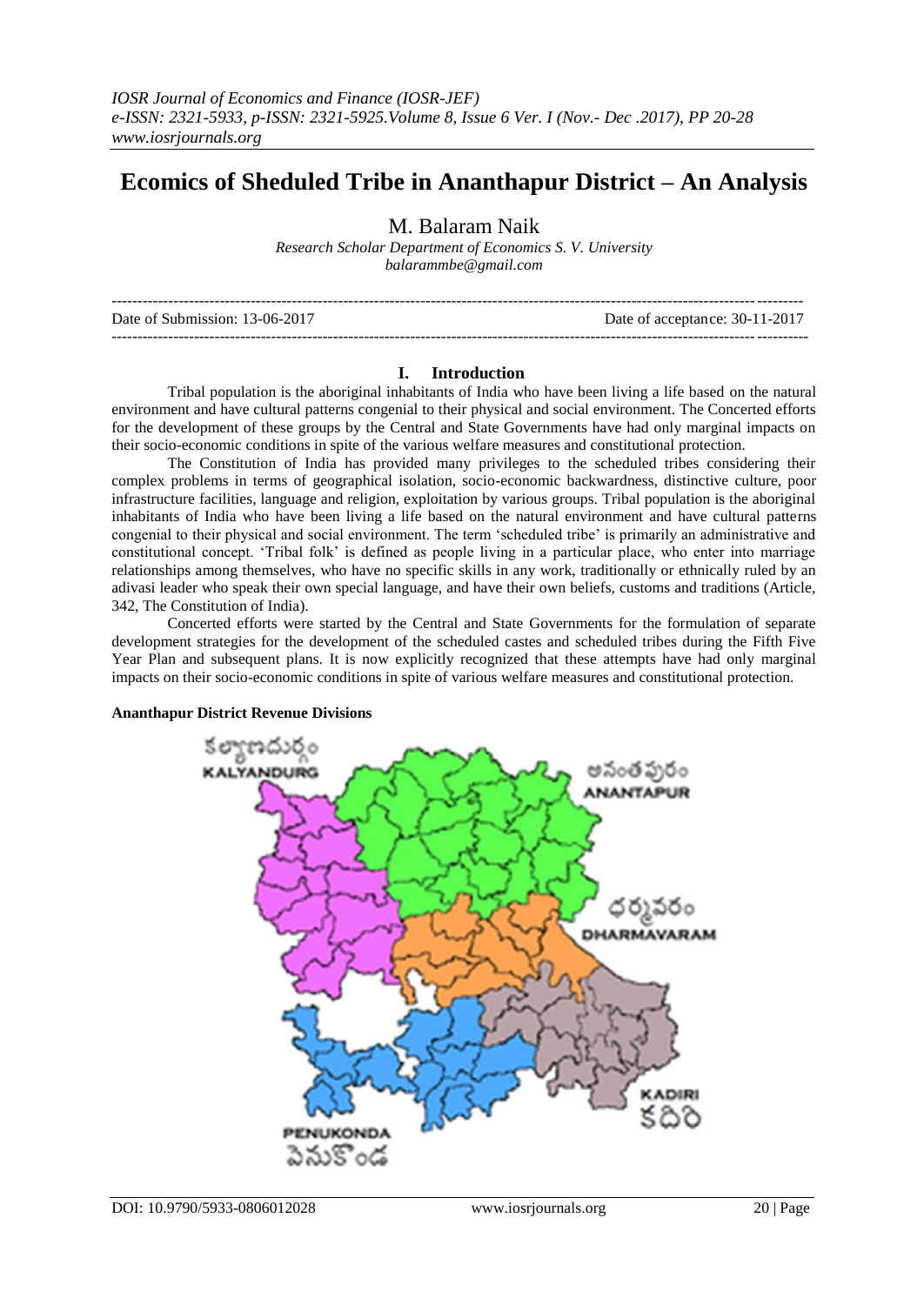## **Boundaries and Topography:**

Anantapur District lies between 13'-40' and 15'-15' Northern Latitude and 76'-50' and 78'-30' Eastern Longitude. It is bounded by Bellary, Kurnool District on the North, Cuddapah District of Andhra Pradesh and Kolar District of Karnataka on South East and North respectively.

## **Scope of the Study**

The present study is confined to an investigation of the performance of tribal development schemes in Anantapur. The estimation of mean undevelopment period and over Tribal's education amongst the sample beneficiaries. Obviously, tae sample is a purposive one confined to a specific town and a specific sector of activity. Hence, the conclusions arrived at cannot be generalized, but are to be treated as specific to the district and revenue Mandals.

## **Objectives of the Study**

- 1. To examine the awareness about various income generation activities among the tribal beneficiaries of the contemporary development programmes/ Schemes.
- 2. To study the impact income, employment and standard of living of the tribal beneficiaries in the study area.
- 3. To identify the problems faced by the tribal beneficiaries in availing the benefits of the programmes/ Schemes.

## **II. Research Methodology**

The methodological aspects of the study such as the area of study sampling framework, sources of data, tools of data collection and analysis chapter scheme, limitations and significance of the study are detailed here under.

#### **Area of study**

The study was conducted in Ananthapur district of Andhra Pradesh. Being a study undertaken by an individual scholar, it was confined to a few representatives functioning in the district and a few households chosen on the basis of valid sampling techniques.

## **Selection of the villages**

It was decided to take 100 households selected randomly from tribal villages among 5 revenue divisions of the District from each of the village for an in-depth study to study the underlying factors that help sustain people participation.

## **Selection of Respondents**

Having selection of villages, the next stage was to select the respondent households depending on forest for livelihood. The researcher obtained the caste wise list of households from the forest officials. On the basis of the list 20 household were selected from each of the sample tribal villages based on random sampling method. Total tribal literacy in Andhra Pradesh is 67.02% . Male, Female literacy is 65.4% male and 44.2% of Female in Ananthapur District is respectively. Andhra Pradesh State Male literacy is 74.88% and Female literacy is 59.15% of the State.

## **Rainfall position in Anantapur District of Andhra Pradesh**

Rain fall is an indicator of development of civilization. Were rainfall is higher, there the societies are well prosperd. The following table gives a lucid picture of Anantapur district.

Anantapur District the rain fall is always lesser than 57% state level rainfall. In that Anantapur District is always considered as recurring drought region in Rayalaseema. total tribal gross cropped area, Anantapur District had 13 to 16 percent only. Regarding irrigated areas also, only 4 percent is irrigated in Anantapur District. The out 100 households, 72 per cent are in married households, unmarried are 18 per cent and rest are in divorcees and widowers. Kalyanadurgam division had more married and lesser in Dharmaveram, Penugonda.

#### **Education status of households for Scheduled Tribes in Ananthapur District**

Education is the process of facilitating [learning.](https://en.wikipedia.org/wiki/Learning) [Knowledge,](https://en.wikipedia.org/wiki/Knowledge) [skills,](https://en.wikipedia.org/wiki/Skill) [values,](https://en.wikipedia.org/wiki/Values) [beliefs,](https://en.wikipedia.org/wiki/Belief) and [habits](https://en.wikipedia.org/wiki/Habit_(psychology)) of a group of people are transferred to other people, through storytelling, discussion, teaching, training, or research. Education frequently takes place under the guidance of educators, but learners may also educate themselves in a process called [autodidactic](https://en.wikipedia.org/wiki/Autodidacticism) learning. Any [experience](https://en.wikipedia.org/wiki/Experience) that has a formative effect on the way one thinks, feels, or acts may be considered educational. Education is commonly and formally divided into stages such as preschool, primary, [secondary school](https://en.wikipedia.org/wiki/Secondary_school) and then [college,](https://en.wikipedia.org/wiki/College) [university](https://en.wikipedia.org/wiki/University) or apprenticeship. The methodology of teaching is called [pedagogy.](https://en.wikipedia.org/wiki/Pedagogy)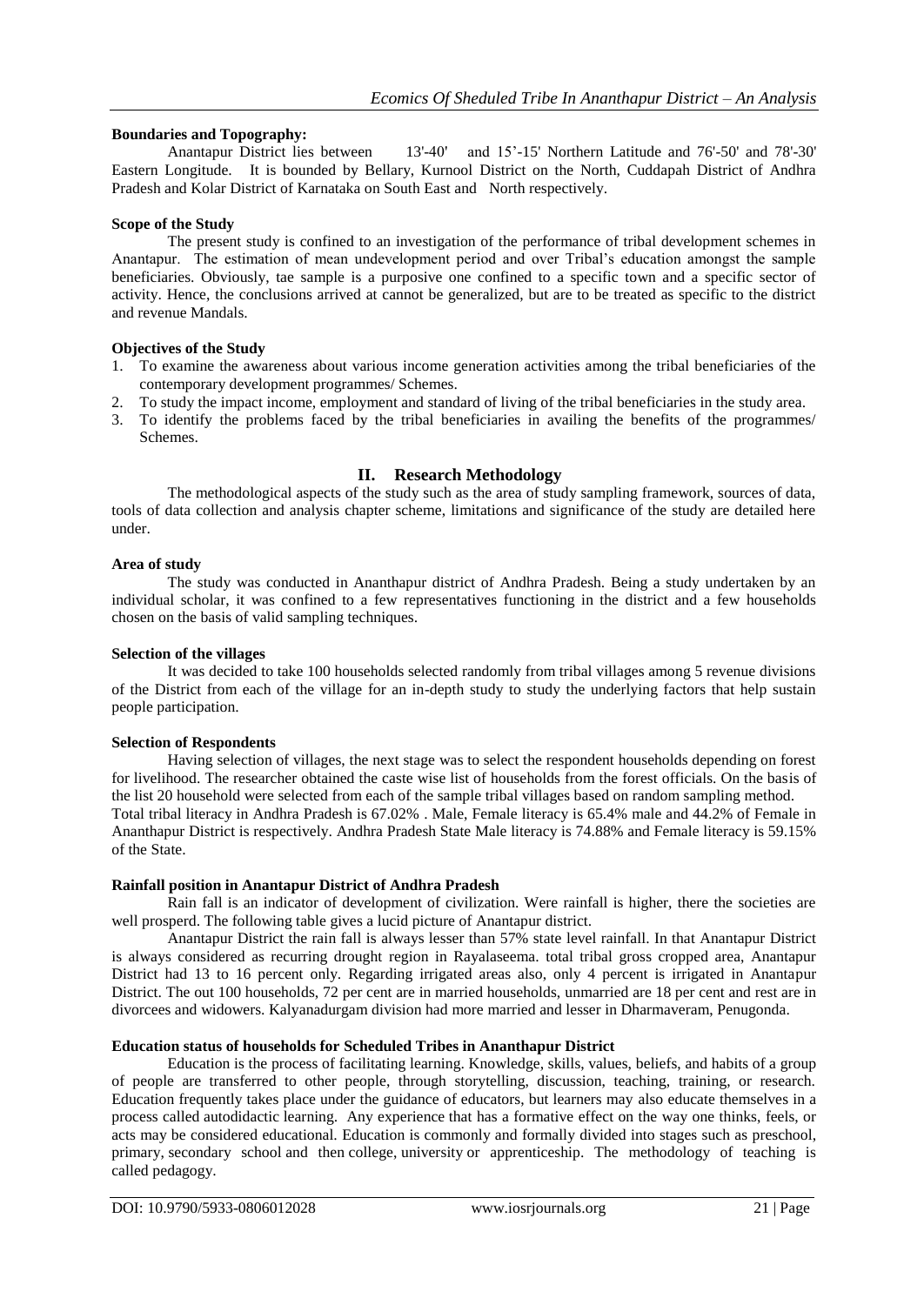| S.No | <b>Revenue Divisions</b> | <b>Respondent Education Status</b> |                |                  |               | $\bullet$ |  |
|------|--------------------------|------------------------------------|----------------|------------------|---------------|-----------|--|
|      |                          | <b>Illiterate</b>                  | <b>Primary</b> | <b>Secondary</b> | <b>Higher</b> | Overall   |  |
|      | Ananthpur                | 12                                 | 4              | 3                |               | 20        |  |
|      |                          | (21.5)                             | (21.0)         | (17.5)           | (12.5)        | (20.0)    |  |
| 2.   | Dharmayaram              | $\perp$                            | 3              | 4                |               | 20        |  |
|      |                          | (19.5)                             | (16.0)         | (23.5)           | (25.0)        | (20.0)    |  |
| 3.   | Penugonda                | 10                                 | 5              | 3                |               | 20        |  |
|      |                          | (18.0)                             | (26.0)         | (17.5)           | (25.0)        | (20.0)    |  |
| 4.   | Kalyanadurgam            | 14                                 | 3              | $\overline{c}$   |               | 20        |  |
|      |                          | (25.0)                             | (16.0)         | (12.0)           | (12.5)        | (20.0)    |  |
| 5.   | Kadiri                   | 09                                 | 4              | 5                |               | 20        |  |
|      |                          | (16.0)                             | (21.0)         | (29.5)           | (25.0)        | (20.0)    |  |
|      | <b>Total</b>             | 56                                 | 19             | 17               | 08            | 100       |  |
|      |                          | (100.0)                            | (100.0)        | (100.0)          | (100.0)       | (100.0)   |  |

**Education status of households for Scheduled Tribes in Ananthapur District (in percentage)**

## **Source: Field data**

The Table emphases that out of 100 households 56 per cent are in illiterate, 19 or 19 percent are in primary education, 17 per cent are in secondary and 8 per cent are in higher education. These shows among STs, much of them are in illiteracy. The following figure givens detailed information of education status of respondent's family.



The above diagram informs Family is one of the primary functions of the family involves providing a framework for the production and reproduction of persons, biologically and/or socially. This can occur through the sharing of material substances (such as food); the giving and receiving of care and nurture [\(nurture kinship\)](https://en.wikipedia.org/wiki/Nurture_kinship); rights and obligations; and moral and sentimental ties. Thus, one's experience of one's family shifts over time. From the perspective of [children,](https://en.wikipedia.org/wiki/Children) the family is a "family of orientation": the family serves to locate children socially and plays a major role in their [enculturation](https://en.wikipedia.org/wiki/Enculturation) and socialization. From the point of view of the parent(s), the family is a "family of procreation," the goal of which is to produce and enculturation and socializes children. However, producing children is not the only function of the family; in societies with a sexual division of labor, [marriage,](https://en.wikipedia.org/wiki/Marriage) and the resulting relationship between two people, it is necessary for the formation of an economically productive [household.](https://en.wikipedia.org/wiki/Household)

| Family members' details of households for Scheduled Tribes in Ananthapur District (In percentage) |  |
|---------------------------------------------------------------------------------------------------|--|
|---------------------------------------------------------------------------------------------------|--|

| S.No             | <b>Revenue Divisions</b> | Male   | Female | <b>Children</b> | <b>Overall</b> |
|------------------|--------------------------|--------|--------|-----------------|----------------|
| .,               | Ananthpur                | 56     | 42     | 39              | 137            |
|                  |                          | (27.0) | (22.0) | (22.5)          | (24.0)         |
| <u>.</u>         | Dharmavaram              | 45     | 31     | 30              | 106            |
|                  |                          | (21.5) | (16.5) | (17.5)          | (18.5)         |
| $\mathfrak{I}$ . | Penugonda                | 41     | 33     | 37              | 111            |
|                  |                          | (20.0) | (17.5) | (21.5)          | (19.5)         |
| 4.               | Kalyanadurgam            | 35     | 46     | 41              | 122            |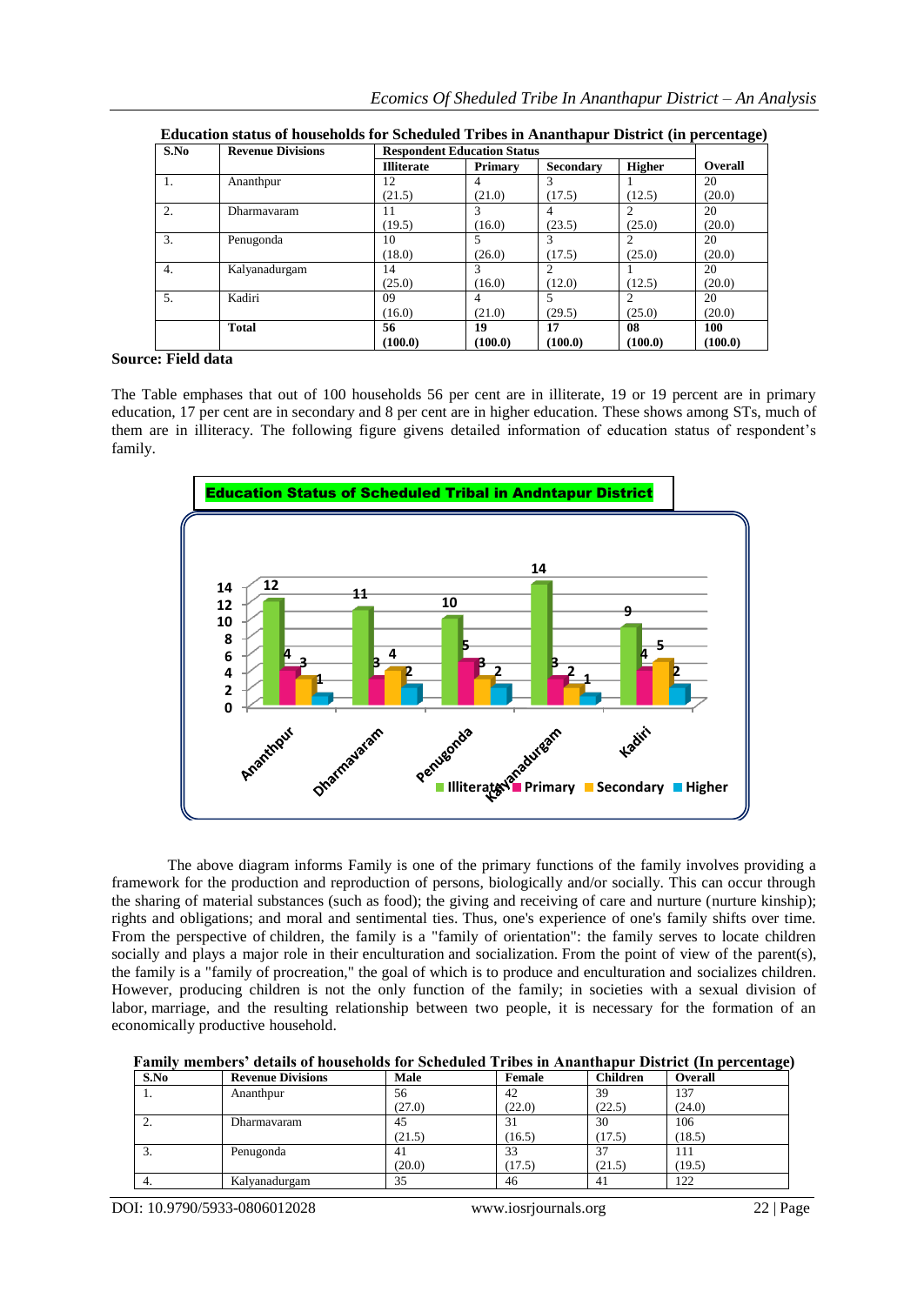|                    |        | (17.0)  | (24.0)  | (23.5)  | (21.5)  |  |
|--------------------|--------|---------|---------|---------|---------|--|
| J.                 | Kadiri | 31      | 39      | 26      | 96      |  |
|                    |        | (14.5)  | (20.0)  | (15.0)  | (16.5)  |  |
| <b>Total</b>       |        | 208     | 191     | 173     | 572     |  |
|                    |        | (36.5)  | (33.5)  | (30.0)  | (100.0) |  |
|                    |        | (100.0) | (100.0) | (100.0) | (100.0) |  |
| <b>THEFT THEFT</b> |        |         |         |         |         |  |

#### **Source: Field data**

The table above finds that Anantapur division had more tribal population and lesser in Kadiri division. In overall, male are in 37 per cent, female are in 34 per cent and 29 per cent are children. The urbanisation of Anantapur attracted them for employment.

The family Education is a new family/caregiver- centered program that provides information, education, advocacy and support services to family / caregivers of children, adolescents, transitional age youth adults and older adults with serious emotional disturbance. These services are provided in a culturally competent manner reaching out to people of various ethnicities and language groups.

**Family Education in households for Scheduled Tribes in Ananthapur District (in percentage)**

| S.No | <b>Family Education</b> | <b>Revenue Divisions</b> |                    |           |               |          |              |
|------|-------------------------|--------------------------|--------------------|-----------|---------------|----------|--------------|
|      |                         | Ananthpur                | <b>Dharmavaram</b> | Penugonda | Kalvanadurgam | Kadiri   | <b>Total</b> |
| 1.   | Illiterate              | 76                       | 54                 | 69        | 60            | 47       | 306          |
|      |                         | (57.5)                   | (54.5)             | (57.0)    | (47.5)        | (48.5)   | (53.5)       |
| 2.   | Primary                 | 12                       | 08                 | 10        | 13            | 11       | 54           |
|      |                         | (9.0)                    | (8.0)              | (8.5)     | (10.5)        | (11.5)   | (9.5)        |
| 3.   | Secondary               | 18                       | 12                 | 11        | 12            | 15       | 68           |
|      |                         | (13.5)                   | (12.0)             | (9.5)     | (9.5)         | (15.5)   | (11.5)       |
| 4.   | Inter                   | 11                       | 07                 | 10        | 17            | 07       | 52           |
|      |                         | (8.5)                    | (7.0)              | (8.0)     | (13.5)        | (7.5)    | (9.0)        |
| 5.   | Degree                  | 09                       | 11                 | 06        | 12            | 11       | 49           |
|      |                         | (7.0)                    | (11.5)             | (5.5)     | (9.5)         | (11.5)   | (8.5)        |
| 6.   | Post Graduation         | 04                       | 07                 | 12        | 09            | 05       | 37           |
|      |                         | (3.0)                    | (7.0)              | (10.0)    | (7.0)         | (5.0)    | (6.5)        |
| 7.   | Others                  | 02                       | $\Omega$           | 01        | 03            | $\Omega$ | 06           |
|      |                         | (1.5)                    | (0.0)              | (0.5)     | (2.0)         | (0.0)    | (1.0)        |
|      | <b>Total</b>            | 132                      | 99                 | 119       | 126           | 96       | 572          |
|      |                         | (23.0)                   | (17.5)             | 20.5      | (22.5)        | (16.5)   | (100.0)      |
|      |                         | (100.0)                  | (100.0)            | (100.0)   | (100.0)       | (100.0)  | (100.0)      |

## **Source: Field data**

The above table reveals that, more illiterates are in Anantapur division and lesser in Kadiri division. In Primary education mode more in Kalyanadurgam 22.5 per cent and lesser in 17.5 per cent of Dharmaveram division. Regarding post graduation, more in Penugonda and lesser in Anantapur division. In overall, 54 per cent illiteracy, School education 21 per cent and 25 per cent higher education were found among tribals in Anantapur District.

Agricultural land thus includes a great deal of land not actively or even presently devoted to agricultural use. The land actually under annually-replanted crops in any given year is instead said to constitute ["sown](https://en.wikipedia.org/wiki/Sown_land)  [land"](https://en.wikipedia.org/wiki/Sown_land) or ["cropped land"](https://en.wikipedia.org/wiki/Cropped_land). "Permanent cropland" includes forested plantations used to harvest [coffee,](https://en.wikipedia.org/wiki/Coffee_plantation) [rubber,](https://en.wikipedia.org/wiki/Rubber_plantation) or [fruit](https://en.wikipedia.org/wiki/Fruit_orchard) but not [tree farms](https://en.wikipedia.org/wiki/Tree_farm) or proper [forests](https://en.wikipedia.org/wiki/Forest) used for [wood](https://en.wikipedia.org/wiki/Wood) or [timber.](https://en.wikipedia.org/wiki/Timber) Land able to be used for farming (traditionally called arable but here described as "arable land" and "permanent cropland" together) is called "cultivable land". Farmland, meanwhile, is used variously in reference to all agricultural land, to all cultivable land, or just to the newly restricted sense of "arable land". Depending upon its use of artificial [irrigation,](https://en.wikipedia.org/wiki/Irrigation) the "agricultural land" may be divided into [irrigated](https://en.wikipedia.org/wiki/Irrigated_land) and [non-irrigated](https://en.wikipedia.org/wiki/Dryland_farming) land. The Table beloved presents agricultural land particular in households for Scheduled Tribes for sample area.

**Agricultural Land in households for Scheduled Tribes in Ananthapur District (in acres)** 

| S.No | <b>Revenue Divisions</b> |        | <b>Type of Land</b> |               |              |  |  |  |  |
|------|--------------------------|--------|---------------------|---------------|--------------|--|--|--|--|
|      |                          | Wet    | Dry                 | <b>Barren</b> | <b>Total</b> |  |  |  |  |
| 1.   | Ananthpur                | 14     | 64                  | 13            | 91           |  |  |  |  |
|      |                          | (24.5) | (30.5)              | (23.5)        | (28.5)       |  |  |  |  |
| 2.   | Dharmavaram              | 10     | 32                  | 12            | 54           |  |  |  |  |
|      |                          | (17.5) | (15.5)              | (21.5)        | (16.5)       |  |  |  |  |
| 3.   | Penugonda                | 07     | 28                  | 09            | 44           |  |  |  |  |
|      |                          | (12.0) | (13.5)              | (16.0)        | (13.5)       |  |  |  |  |
| 4.   | Kalyanadurgam            | 15     | 54                  | 15            | 84           |  |  |  |  |
|      |                          | (26.5) | (26.5)              | (26.5)        | (25.5)       |  |  |  |  |
| 5.   | Kadiri                   | 11     | 29                  | 07            | 47           |  |  |  |  |
|      |                          | (19.5) | (14.5)              | (3.5)         | (14.0)       |  |  |  |  |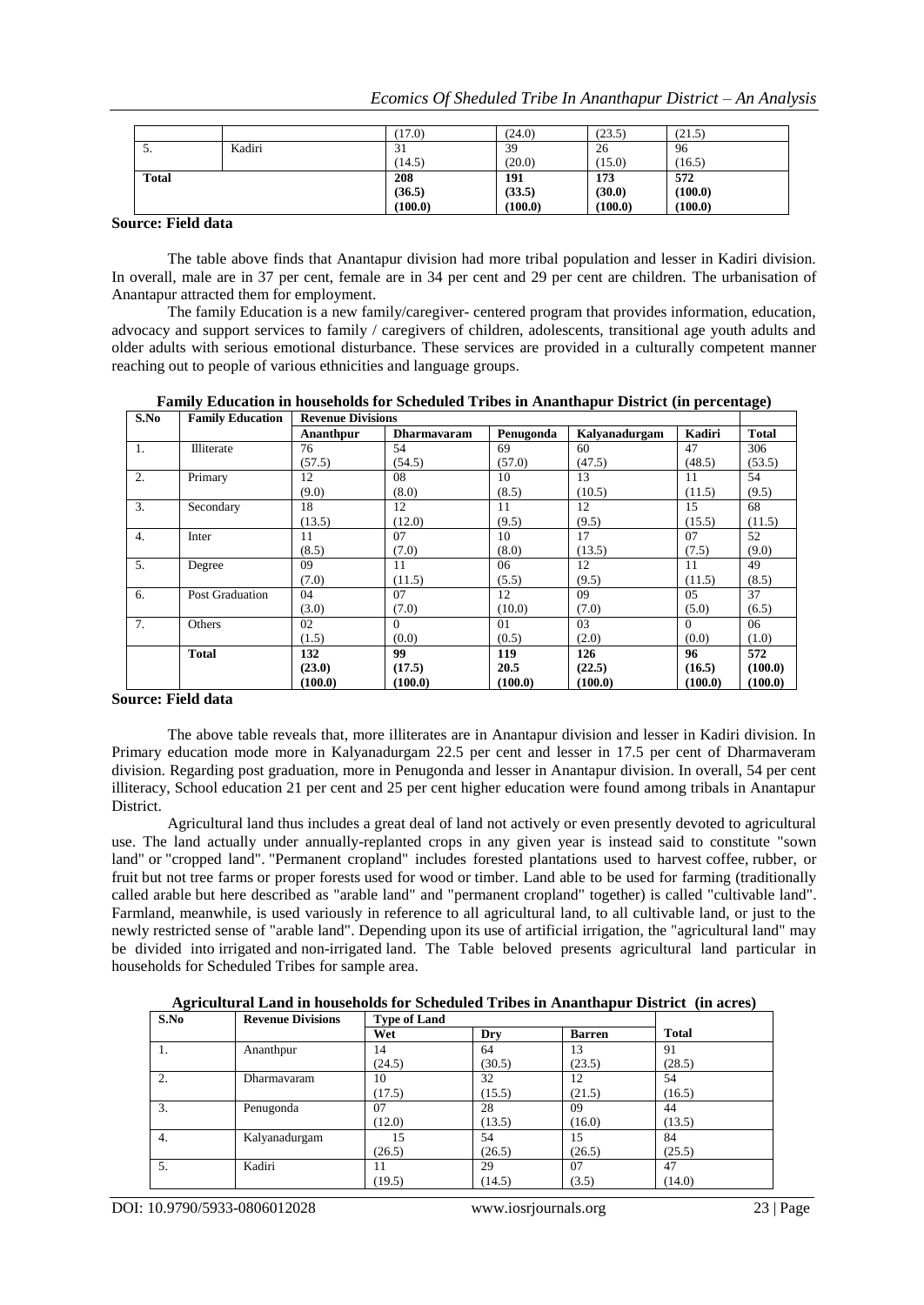| --<br>э, | 207               | 56                | 320               |
|----------|-------------------|-------------------|-------------------|
|          |                   |                   | (100.0)           |
|          |                   |                   |                   |
|          |                   |                   | (100.0)           |
|          | (17.5)<br>(100.0) | (62.5)<br>(100.0) | (20.0)<br>(100.0) |

# **Source: Field data**

The table above appraises that Kalyanadurgam had more wet and lesser in Penugonda. Regarding dry land more was found in Anantapur and lesser in Penugonda. Whereas Barren land, more was Kalyanadurgam and lesser in Kadiri. In overall dry land is 63 per cent, wet is 18 per cent and lest is barren in the study area. This pathetic situation makes the Tribal's more in poor and poverty.

Employment is a relationship between two [parties,](https://en.wikipedia.org/wiki/Party_(law)) usually based on contract where work is paid for, where one is the [employer](https://en.wikipedia.org/wiki/Employer) and the other is the [employee.](https://en.wikipedia.org/wiki/Employee) An employee contributes labor and expertise to an endeavor of an employer and is usually hired to perform specific duties which are packaged into a [job.](https://en.wikipedia.org/wiki/Job_(role)) An Employee is a person who is hired to provide services to a company on a regular basis in exchange for compensation and who does not provide these services as part of an independent business.The following table presents respondents family employment status of households the sample area.

**Family Employment status of household for Scheduled Tribes in Ananthapur District (in percentage)**

| S.No           | <b>Type of Employment</b> |           | <b>Revenue Divisions</b> |           |                      |          |              |  |  |  |  |
|----------------|---------------------------|-----------|--------------------------|-----------|----------------------|----------|--------------|--|--|--|--|
|                |                           | Ananthour | <b>Dharmavaram</b>       | Penugonda | <b>Kalvanadurgam</b> | Kadiri   | <b>Total</b> |  |  |  |  |
| 1.             | Agriculture Farm Labour   | 10        | 14                       | 19        | 22                   | 17       | 82           |  |  |  |  |
|                |                           | (12.5)    | (17.5)                   | (23.0)    | (27.0)               | (20.5)   | (27.0)       |  |  |  |  |
| 2.             | Private employ            | 23        | 09                       | 14        | 18                   | 10       | 74           |  |  |  |  |
|                |                           | (31.0)    | (12.5)                   | (19.0)    | (24.5)               | (13.5)   | (24.5)       |  |  |  |  |
| 3.             | Govt. employ              | 8         | 04                       | 02        | 06                   | 03       | 23           |  |  |  |  |
|                |                           | (35.5)    | (17.5)                   | (8.5)     | (26.0)               | (13.0)   | (7.5)        |  |  |  |  |
| 4.             | Labour                    | 11        | 10                       | 06        | 18                   | 07       | 52           |  |  |  |  |
|                |                           | (21.5)    | (19.5)                   | (11.5)    | (34.5)               | (13.0)   | (17.5)       |  |  |  |  |
| 5.             | <b>MNREGP Labour</b>      | 14        | 12                       | 13        | 14                   | 06       | 59           |  |  |  |  |
|                |                           | (24.0)    | (20.5)                   | (22.0)    | (24.0)               | (10.0)   | (19.5)       |  |  |  |  |
| 6.             | <b>Technical Labour</b>   | 06        | 02                       | 01        | 02                   | 01       | 12           |  |  |  |  |
|                |                           | (50.0)    | (16.5)                   | (8.5)     | (16.5)               | (8.0)    | (4.0)        |  |  |  |  |
| 7 <sub>1</sub> | Any Other                 | 02        | $\Omega$                 | 01        | 01                   | $\Omega$ | 04           |  |  |  |  |
|                |                           | (50.0)    | (0.0)                    | (25.0)    | (25.0)               | (0.0)    | (1.0)        |  |  |  |  |
|                | <b>Total</b>              | 74        | 51                       | 56        | 81                   | 44       | 306          |  |  |  |  |
|                |                           | (24.5)    | (16.5)                   | (18.5)    | (26.5)               | (14.0)   | (100.0)      |  |  |  |  |

## **Source: Field data**

Employment Status of the Respondents Family

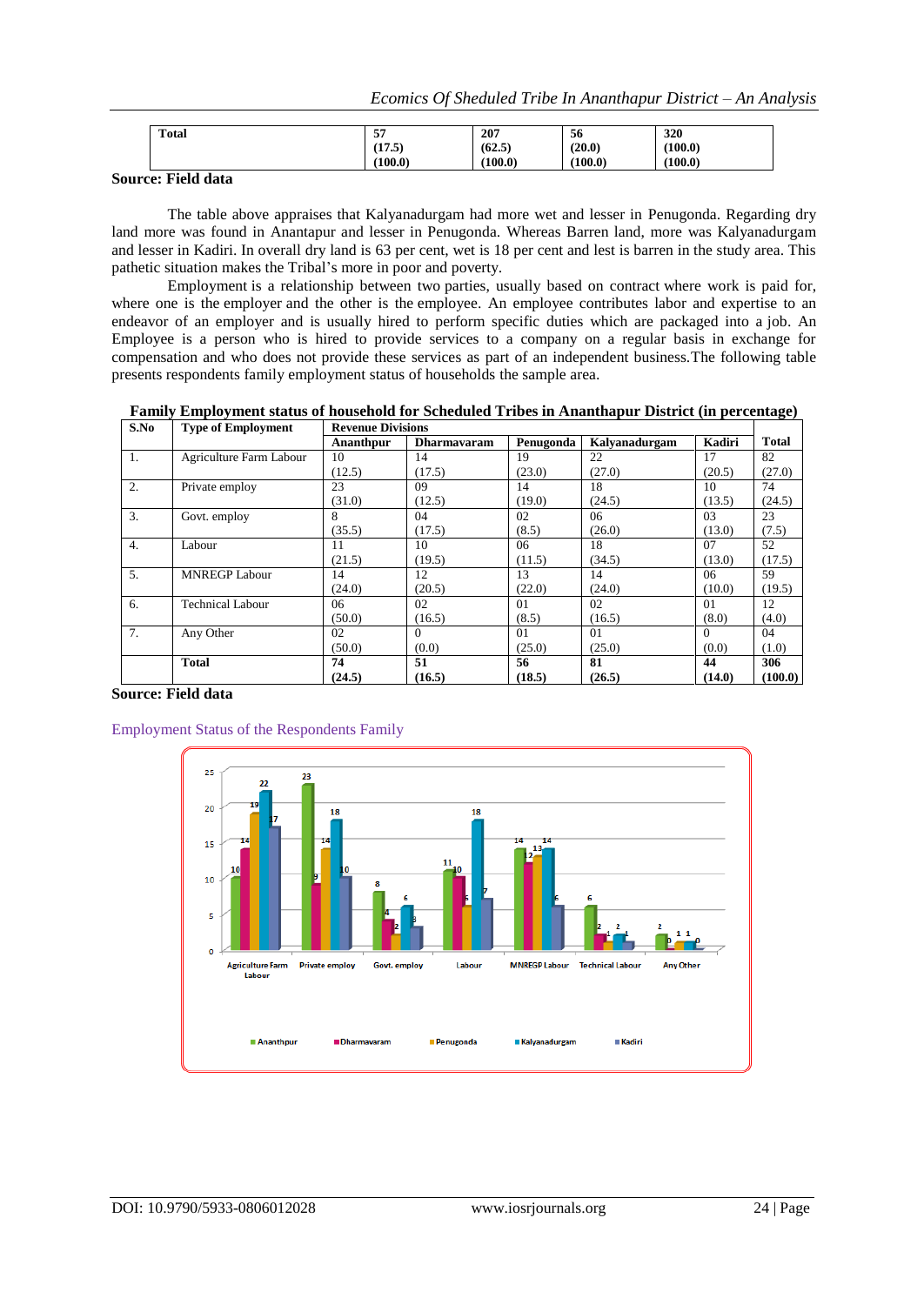The above highlights that 27 per cent in Farm labour, 25 per cent in private employment, 8 per cent in Government employment. 20 per cent in 'MGNREGP' labour. Iin overall situation, Kalyanadurgam division with 27 per cent employment and rest is in Kadiri with 14 per cent in the District. Anantapur District got name that more migrants were found in nearest Bangalore City for employment and livelihood. The above figure detail employment of scheduled Tribe families in Ananthapur district.

Income is the consumption and savings opportunity gained by an entity within a specified timeframe, which is generally expressed in monetary terms. However, for households and individuals, income is the sum of all the wages, salaries, profits, interests' payments, rents, and other forms of earnings received in a given period of time. In the field of [public economics,](https://en.wikipedia.org/wiki/Public_economics) the term may refer to the accumulation of both monetary and nonmonetary consumption ability, with the former (monetary) being used as a proxy for total income. In [economics,](https://en.wikipedia.org/wiki/Economics) ["factor income"](https://en.wikipedia.org/wiki/Factor_income) is the return accruing for a person, or a nation, derived from the "factors of production": rental income, wages generated by labor, the interest created by capital, and profits from entrepreneurial ventures. The following table presents income levels of respondent's family for sample area.

|               | 1 ype<br>ot l           | <b>Kevenue Divisions</b> |                   |                         |                         |                         |                         |                         |                         |                         |                         |                         |                                |
|---------------|-------------------------|--------------------------|-------------------|-------------------------|-------------------------|-------------------------|-------------------------|-------------------------|-------------------------|-------------------------|-------------------------|-------------------------|--------------------------------|
|               | Family                  | Ananthpur                |                   | <b>Dharmavaram</b>      |                         | Penugonda               |                         | Kalvanadurgam           |                         | Kadiri                  |                         | <b>Overall</b>          |                                |
| S.No          | Annual<br>Income        | No.of<br><b>Workers</b>  | Annual<br>Income  | No.of<br><b>Workers</b> | Annual<br><b>Income</b> | No.of<br><b>Workers</b> | Annual<br><b>Income</b> | No.of<br><b>Workers</b> | Annual<br><b>Income</b> | No.of<br><b>Workers</b> | <b>Annual</b><br>Income | No.of<br><b>Workers</b> | Annual<br><b>Income</b>        |
| 1.1           | Agriculture             | 10                       | 144000<br>(12.0)  | 14                      | 201600<br>(16.5)        | 19                      | 273000<br>(22.5)        | 22                      | 316000<br>(26.5)        | 17                      | 280000<br>(23.0)        | 82                      | 1214600<br>(11.5)              |
| 2.1           | Private                 | 23                       | 138000<br>(5.0)   | 09                      | 540000<br>(19.5)        | 14                      | 840000<br>(30.5)        | 18                      | 728500<br>(26.5)        | 10                      | 530000<br>(19.0)        | 74                      | 2776500<br>(26.5)              |
| 3.            | Government              | 8                        | 768000<br>(37.0)  | 04                      | 320000<br>(15.0)        | 02                      | 160000<br>(8.0)         | 06                      | 340000<br>(16.5)        | 03                      | 480000<br>(23.0)        | 23                      | 2068000<br>(20.0)              |
| 4.1           | Labour                  | 11                       | 412500<br>(15.0)  | 10                      | 400200<br>(14.0)        | 06                      | 225000<br>(8.0)         | 18                      | 1128000<br>(40.0)       | 07                      | 642000<br>(23.0)        | 52                      | 2807700<br>(26.0)              |
| $\mathcal{L}$ | <b>MNREGP</b><br>Labour | 14                       | 114000<br>(17.5)  | 12                      | 116000<br>(18.0)        | 13                      | 169000<br>(26.0)        | 14                      | 180000<br>(27.5)        | 06                      | 71000<br>(11.0)         | 59                      | 650000<br>(6.5)                |
| 6             | Technical<br>Labour     | 06                       | 350000<br>(48.0)  | 02                      | 95000<br>(13.0)         | 01                      | 54000<br>(7.5)          | 02                      | 140000<br>(19.0)        | 01                      | 90000<br>(12.5)         | 12                      | 729000<br>(7.0)                |
|               | Any Other               | 02                       | 70000<br>(40.0)   | $\mathbf{0}$            | $\Omega$<br>(0.0)       | 01                      | 54000<br>(31.5)         | 01                      | 52000<br>(29.0)         | $\mathbf{0}$            | 0<br>(0.0)              | 04                      | 176000<br>(2.0)                |
| <b>Total</b>  |                         | 74                       | 1996500<br>(19.0) | 51                      | 1672800<br>(16.0)       | 56                      | 1775000<br>(17.0)       | 81                      | 2884500<br>(27.5)       | 44                      | 2093000<br>(20.5)       | 306                     | 10421800<br>(100.0)<br>(100.0) |

**Annual Income of the sample households for Scheduled Tribes in Ananthapur District (in percentage)**

## **Source: Field data**

The Table emphasis that 27 per cent of households had more income from private employment, 36 percent in general labour, 20 per cent in government employment and 12 per cent in agriculture, respectively. In overall situation, Kalyanadurgam division Tribes gets 28 per cent, follows Kadiri, Anantapur , Penugonda and Dharmaveram , respectively.

Expenditure is a payment in cash or barter credits, or the incurrence of a liability by an entity, in exchange for goods or services. Evidence of the documentation triggered by expenditure is a sales receipt or an invoice. Organizations tend to maintain tight controls over expenditures, to keep from incurring losses. A capital expenditure is expenditure for a high-value item that is to be recorded as a long-term asset. A business usually sets a capitalization limit (or cap limit for classifying expenditures as capital expenditures. A cap limit is established in order to keep an organization from recognizing low-cost items as fixed assets.

Expenditure is not necessarily the same as an expense, since an expense represents the reduction in value of an asset, whereas expenditure simply indicates the procurement of an asset. Thus, expenditure covers a specific point in time, while an expense may be incurred over a much longer period of time. Effectively, there is no difference between the two terms when expenditure automatically triggers the incurrence of an expense; for example, office supplies are typically charged to expense as soon as they are procured. Conversely, the advance payment of rent is an expenditure, but does not become expense until the period has passed to which the rent payment applies. The following table presents respondents family expenditure status of households the sample area.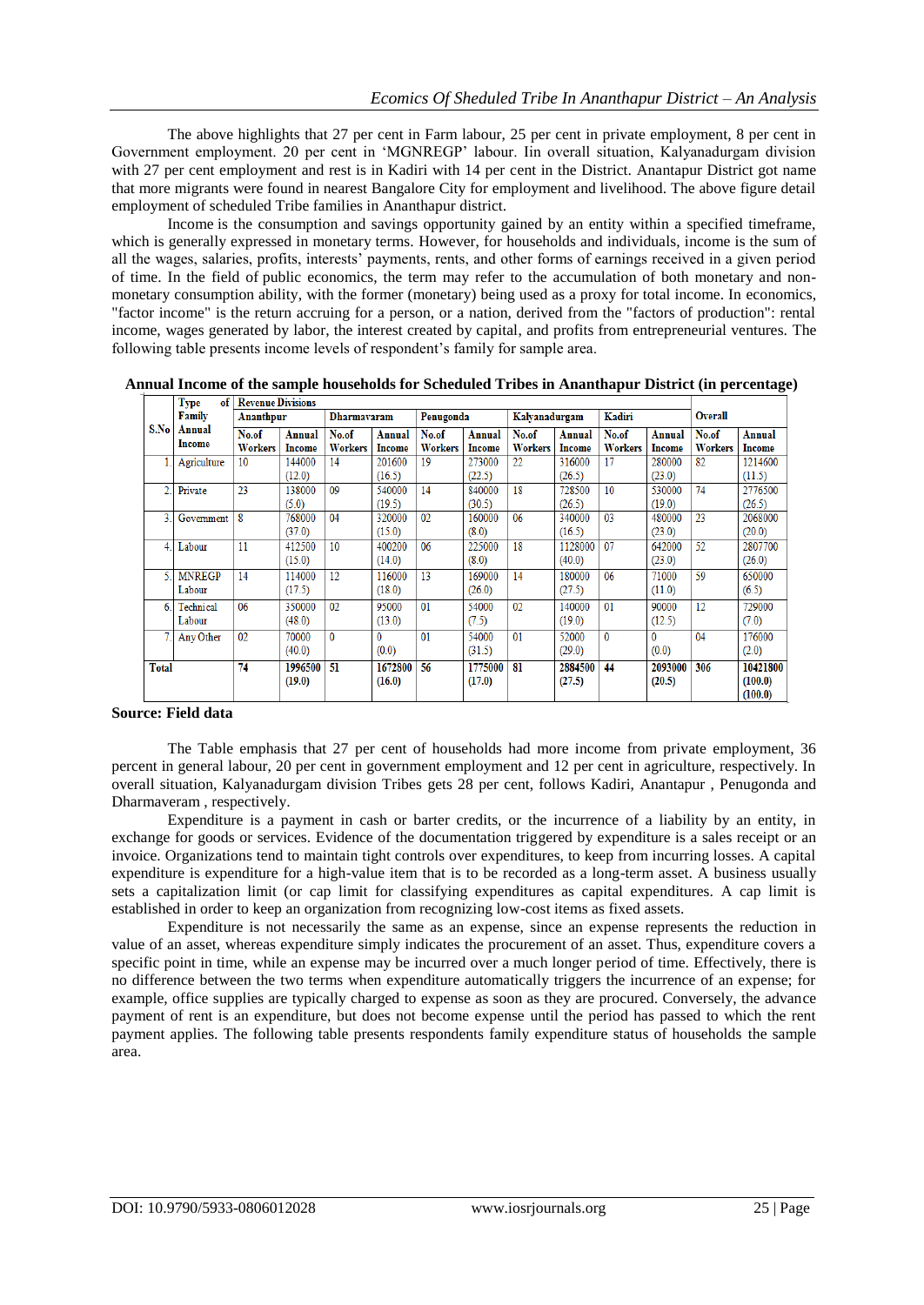| S.No           | <b>Type</b><br>of    |       | <b>Revenue Divisions</b> |                |                    |       |                    |              |                    |          |                    |         |                    |
|----------------|----------------------|-------|--------------------------|----------------|--------------------|-------|--------------------|--------------|--------------------|----------|--------------------|---------|--------------------|
|                | <b>Expenditure</b>   |       | Ananthpur                | Dharmavaram    |                    |       | Penugonda          |              | Kalvanadurgam      | Kadiri   |                    | Overall |                    |
|                |                      | No.of | <b>Expenditure</b>       | No.of          | <b>Expenditure</b> | No.of | <b>Expenditure</b> | No.of        | <b>Expenditure</b> | No.of    | <b>Expenditure</b> | No.of   | <b>Expenditure</b> |
|                |                      | HH    |                          | HH             |                    | HH    |                    | <b>HH</b>    |                    | HH       |                    | HH      |                    |
|                | Food                 | 20    | 1082000                  | 20             | 1235000            | 20    | 1304000            | 20           | 1055000            | 20       | 1000000            | 100     | 5676000            |
|                |                      |       | (19.0)                   |                | (22.0)             |       | (23.0)             |              | (18.5)             |          | (17.5)             |         | (100.0)            |
| $\overline{2}$ | Cloths               | 20    | 453000                   | 20             | 408000             | 20    | 289000             | 20           | 310000             | 20       | 298000             | 100     | 1758000            |
|                |                      |       | (26.0)                   |                | (23.0)             |       | (16.5)             |              | (17.5)             |          | (17.0)             |         | (100.0)            |
| 3              | House rent           | 0     | 0                        | 08             | 134000             | 05    | 72000              | $\mathbf{0}$ | $\mathbf{0}$       | $\Omega$ | $\Omega$           | 13      | 206000             |
|                |                      |       |                          |                | (65.0)             |       | (35.0)             |              |                    |          |                    |         | (100.0)            |
| 4.             | Education            | 15    | 482000                   | 11             | 396000             | 16    | 790000             | 14           | 620000             | 13       | 335000             | 69      | 2623000            |
|                |                      |       | (18.5)                   |                | (15.0)             |       | (31.0)             |              | (23.5)             |          | (12.0)             |         | (100.0)            |
| 5.             | Health               | 20    | 329000                   | 20             | 211000             | 20    | 156000             | 20           | 172000             | 20       | 165000             | 100     | 1033000            |
|                |                      |       | (32.0)                   |                | (20.5)             |       | (15.0)             |              | (16.5)             |          | (16.0)             |         | (100.0)            |
| 6.             | Transportation       | 20    | 145000                   | 20             | 92000              | 20    | 110000             | 20           | 120000             | 20       | 78000              | 100     | 545000             |
|                |                      |       | (26.5)                   |                | (17.0)             |       | (20.0)             |              | (22.5)             |          | (14.5)             |         | (100.0)            |
| 7              | Infrastructure       | 5     | 150000                   | $\overline{2}$ | 70000              | 3     | 100000             | 4            | 95000              | 1        | 32000              | 15      | 447000             |
|                | & Any Other          |       | (33.5)                   |                | (15.5)             |       | (22.5)             |              | (21.0)             |          | (7.0)              |         | (100.0)            |
| <b>Total</b>   |                      |       | 2641000                  |                | 2546000            |       | 2821000            |              | 2372000            |          | 1908000            |         | 12288000           |
|                | <b>Total Samples</b> | 100   | (21.5)                   | 100            | (21.0)             | 100   | (21.0)             | 100          | (19.0)             | 100      | (15.5)             | 100     | (100.0)            |
|                |                      |       |                          |                |                    |       |                    |              |                    |          |                    |         | (100.0)            |

**Household Expenditure Details for Scheduled Tribes in Ananthapur District (Annual Expenditure in Rs)**

#### **Source: Field Data**

The above table reveals that the expenditure pattern of Tribals in Ananthapur District. Anantapur division spends 22 per cent follows Dharmavarm, Penugonda, Kalyanadurgam, and Kdiri, respectively. The top expenditure is found in cloths, health, food respectively.

Schemes for assistance to State Tribal Development and Finance Corporation are a Centrally Sponsored scheme. Schemes are functioning in States having sizeable Scheduled Tribes population. They are playing an extremely useful role in mobilization of finances for economic development of the Scheduled Tribes. They act as promoters and catalysts for generating credit from financial institutions, providing missing inputs by way of margin money loans and subsidy to the target group. Schemes motivate ST families to undertake suitable economic development schemes.

A person belonging to Scheduled Tribes living below the poverty line is eligible for assistance under this scheme from the State Scheduled Tribes Development Corporation. The release of funds under this scheme is made to Tribal Development Corporation promoted by the State Governments, based on requests made by the Corporations under the provisions of the schemes to development of tribal's economy. The following table presents respondents Government Scheme economic details of family households the sample area.

| S.No           | Types of State             |                | <b>Revenue Divisions</b> |             |                 |                |                 |              |                 |        |                 |                |              |  |
|----------------|----------------------------|----------------|--------------------------|-------------|-----------------|----------------|-----------------|--------------|-----------------|--------|-----------------|----------------|--------------|--|
|                | &<br>Central               | Ananthpur      |                          | Dharmavaram |                 | Penugonda      |                 |              | Kalyanadurgam   | Kadiri |                 | <b>Overall</b> |              |  |
|                | <b>Govt.Schemes</b>        | No.of          | <b>Received</b>          | No.of       | <b>Received</b> | No.of          | <b>Received</b> | No.of        | <b>Received</b> | No.of  | <b>Received</b> |                |              |  |
|                |                            | HН             | Amount                   | HН          | Amount          | HН             | Amount          | HН           | Amount          | HН     | Amount          |                |              |  |
|                | <b>TRICOR</b>              | 9              | 675000                   | 6           | 450000          | 4              | 300000          | 6            | 450000          | 5.     | 375000          | 30             | 2250000      |  |
|                |                            |                | (30.0)                   |             | (20.0)          |                | (13.5)          |              | (20.0)          |        | (16.5)          |                | (100.0)      |  |
| $\overline{2}$ | <b>MADA</b>                | $\overline{2}$ | 200000                   | 4           | 400000          | 3              | 300000          | 3            | 300000          |        | 100000          | 13             | 1300000      |  |
|                |                            |                | (15.0)                   |             | (31.0)          |                | (23.0)          |              | (23.0)          |        | (7.5)           |                | (100.0)      |  |
| 3 <sub>1</sub> | <b>CCDP</b>                | 4              | 400000                   | 5           | 500000          | 6              | 600000          | 5            | 500000          | 4      | 400000          | 24             | 2400000      |  |
|                |                            |                | (16.5)                   |             | (21.5)          |                | (25.0)          |              | (21.0)          |        | (16.5)          |                | (100.0)      |  |
| 4 <sup>1</sup> | <b>GCCL</b>                | 3              | 450000                   | 4           | 600000          | $\overline{2}$ | 300000          | 2            | 300000          | 3      | 300000          | 14             | 1950000      |  |
|                |                            |                | (23.0)                   |             | (30.5)          |                | (15.5)          |              | (15.5)          |        | (15.5)          |                | (100.0)      |  |
| 5.             | E.P                        | $\mathbf{0}$   | $\mathbf{0}$             |             | 50000           | $\mathbf{0}$   | $\mathbf{0}$    |              | 50000           |        | 50000           | 3              | 150000       |  |
|                |                            |                |                          |             | (33.5)          |                |                 |              | (23.5)          |        | (33.0)          |                | (100.0)      |  |
|                |                            |                |                          |             |                 |                |                 |              |                 |        |                 |                |              |  |
| 6.             | Other                      | 0              | $\mathbf{0}$             | 0           | 0               | 0              | $\mathbf{0}$    | $\mathbf{0}$ | 0               | 0      |                 | 0              | $\mathbf{0}$ |  |
|                |                            |                |                          |             |                 |                |                 |              |                 |        |                 |                |              |  |
|                | <b>Total Beneficiaries</b> | 16             | 1725000                  | 20          | 2000000         | 15             | 1500000         | 17           | 1600000         | 14     | 1225000         | 84             | 8050000      |  |
|                | <b>Total Samples</b>       |                | (21.0)                   | 20          | (25.0)          | 20             | (19.0)          | 20           | (20.0)          | 20     | (15.0)          | 100            | (100.0)      |  |
|                |                            |                |                          |             |                 |                |                 |              |                 |        |                 |                | (100.0)      |  |

| No. of Households beneficiary for Govt. Schemes Economic Details for Scheduled Tribes in Ananthapur |
|-----------------------------------------------------------------------------------------------------|
| District (in percentage) (in Rs)                                                                    |

## **Source: Field Data**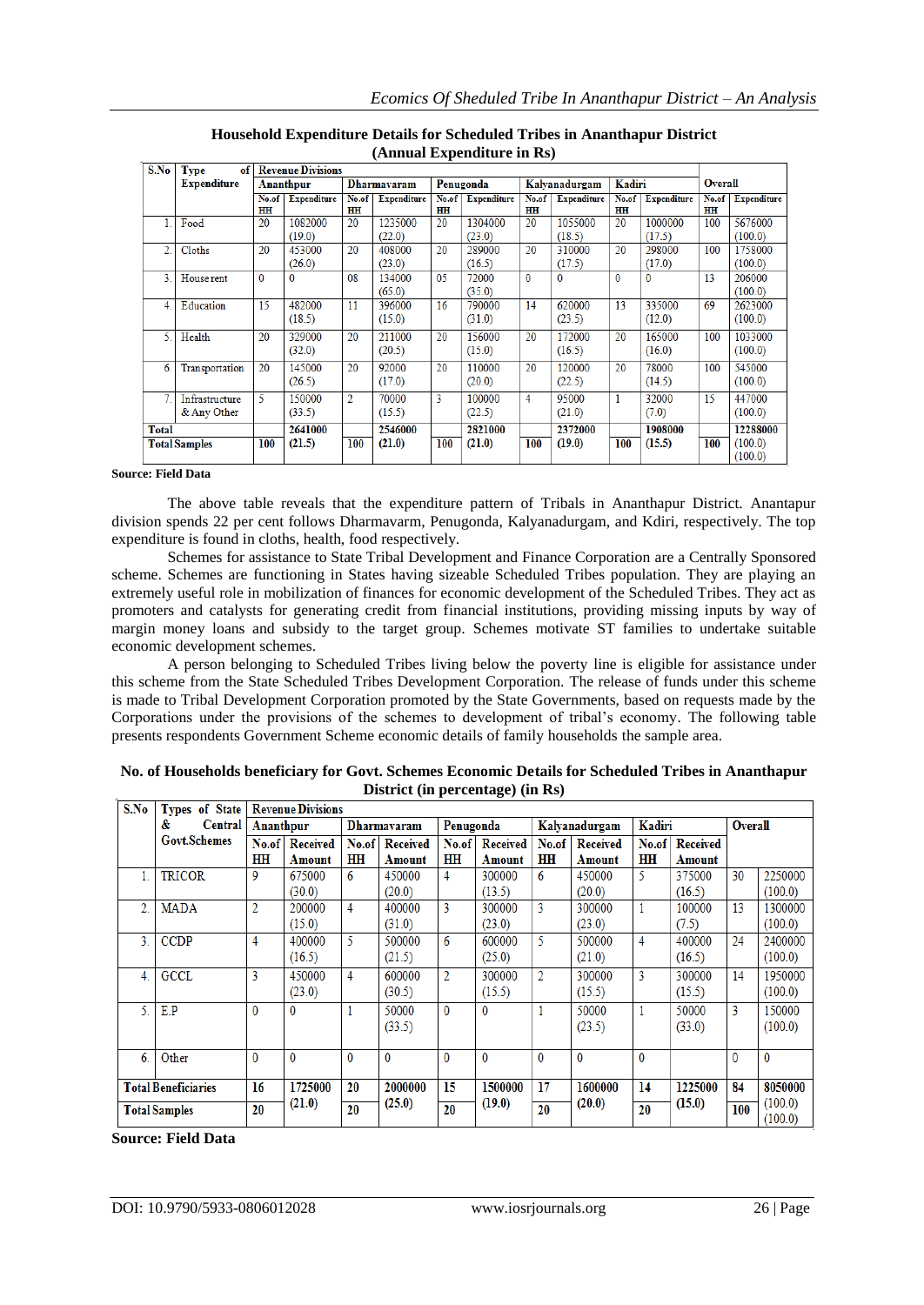The above table finds that Dharmavaram with 25 percent tops in Benefits from schemes follows Anantapur with 21 per cent, Kalyanadurgam 20 per cent, Penugonda 19 per cent and rest is Kadiri with 15 per cent. In overall, TRICOR, had gives top benefits follows CCDP, GCCL, MADA, EP, respectively.

Provision of burial ground and pathways to burial ground, drinking water facilities, electricity facilities, etc. were also implemented. Mobile dispensaries and medical camps were organized to attend to the general and specific health problems of the tribal communities, since tribal habitations are located in isolated hill and forest areas. Direct programmes for the welfare and development of primitive tribes and dispersed tribes were launched through an integrated action plan incorporating supply of safe drinking water, food and nutrition security, health coverage, educational facilities, housing etc. Lack of efficient management of the farms in the project and deterioration of the quality of cardamom produced and diminishing yield rates. Excess staff and lowproductivity of labour, lack of essential infrastructure facilities, repayment of overdue of long term loan taken from financial co-operation in Ananthapur District, Lack of multi- cropping and crop- differentiation strategies. The following table 4.24 reveals that respondents problems facing for government schemes in the sample area.

| No. of Household beneficiaries of Problems in Govt. Schemes for Scheduled Tribes in Ananthapur District |  |  |  |  |
|---------------------------------------------------------------------------------------------------------|--|--|--|--|
| (in percentage)                                                                                         |  |  |  |  |

| S.No                 | <b>Revenue Divisions</b>                   | <b>Govt. Schemes Problems</b> |                    |              |               |              |                    |  |  |
|----------------------|--------------------------------------------|-------------------------------|--------------------|--------------|---------------|--------------|--------------------|--|--|
|                      |                                            | Ananthpur                     | <b>Dharmayaram</b> | Penugonda    | Kalyanadurgam | Kadiri       | <b>Overall</b>     |  |  |
|                      | Middleman Problem                          | 20<br>(20.0)                  | 20<br>(20.0)       | 20<br>(20.0) | 20<br>(20.0)  | 20<br>(20.0) | 100/100<br>(100.0) |  |  |
| $\overline{2}$       | NGO's Problem                              | 12<br>(21.0)                  | 16<br>(28.0)       | 12<br>(21.0) | 11<br>(19.5)  | 6<br>(10.5)  | 57/100<br>(100.0)  |  |  |
| 3 <sub>1</sub>       | Officers<br>Corruption<br>Govt.<br>Problem | 9<br>(15.5)                   | 12<br>(20.5)       | 15<br>(24.5) | 12<br>(20.5)  | 11<br>19.0   | 59/100<br>(100.0)  |  |  |
| 4.                   | <b>Bankers Problem</b>                     | 12<br>(22.5)                  | 10<br>(18.5)       | (9.5)        | 17<br>(32.0)  | 10<br>18.5)  | 54/100<br>(100.0)  |  |  |
| 5.                   | Politicians Problem                        | 14<br>(22.0)                  | 12<br>(19.0)       | 16<br>(25.0) | 9<br>(14.0)   | 13<br>(20.0) | 64/100<br>(100.0)  |  |  |
| 6 <sub>1</sub>       | Any other Problems                         | 3<br>(37.50)                  | 2<br>(25.0)        | (25.0)       | (12.5)        | 0<br>(0.0)   | 08/100<br>(100.0)  |  |  |
| <b>Total Samples</b> |                                            | 20                            | 20                 | 20           | 20            | 20           | 100<br>(100.0)     |  |  |

## **Source: Field data**

The above table informs that absolutely middlemen are found benefiting from Government Schemes them to all households. Politician's recommendations tops in the list, follows corruption, NGOs help, Bankers cooperation were taken to solve the problems for benefiting from Government Schemes.

## **III. Conclusions**

Fortunately, India had largest Variety of tribal communities, who are at various stages of socioeconomic, political and cultural. The tribal's were in very bad level in terms of income, employment, education, Health and nutrition. The Kuzenets crave remain aware fantasy if the right Schemes and policies are not implemented. Integrated Tribal Development Authority (ITDA) was established to improve the standard of living, income, employment of all types of Tribals in India. The objectives, hypotheses also highlighted various schemes in Ananthapur district of Rayalaseema, its impact on income generation activities, benefits and also overcome the sustainable Puzzles.

In Ananthapur District among tribal's, 75 per cent of Male was found for livelihood. Around 56 per cent are illiterates in the sample study. 63 per cent of their farming land is rainfed, which leads to uncertainty in their cropping pattern. Much of tribal's, *Lamdadas* i.e. 47 per cent are in farm labourers. The District got name and fame that 4 lakh migrants every year to Bangalore and Tirupati, as construction workers 80 per cent of sample was found in informal sector. The sample study proved that much of income they are spending on clothes, health than nutrition's food. The TRICOR Scheme had given more benefits to Ananthapur Tribal's than other schemes. Nonetheless, middle men are enjoying all benefits then Tribal in Anantapur District.

## **IV. Recommendations**

- 1. Established an ITDA in each District of Rayalaseema
- 2. For even 500 households of Tribal's give a separate Panchayat
- 3. As population of Tribals has raised , reservation in government jobs have to enhance
- 4. In each District of Rayalaseema, a Mayor, an MLA an M.P , and Minister is to be given
- 5. Empowerment of Women among tribal girls is to be given in SHG's and other schemes
- 6. Tirumala Tirupati Devastanam (TTD) have to take adoption of Anantapur District
- 7. Establish industries in tribal areas and provide employment to them